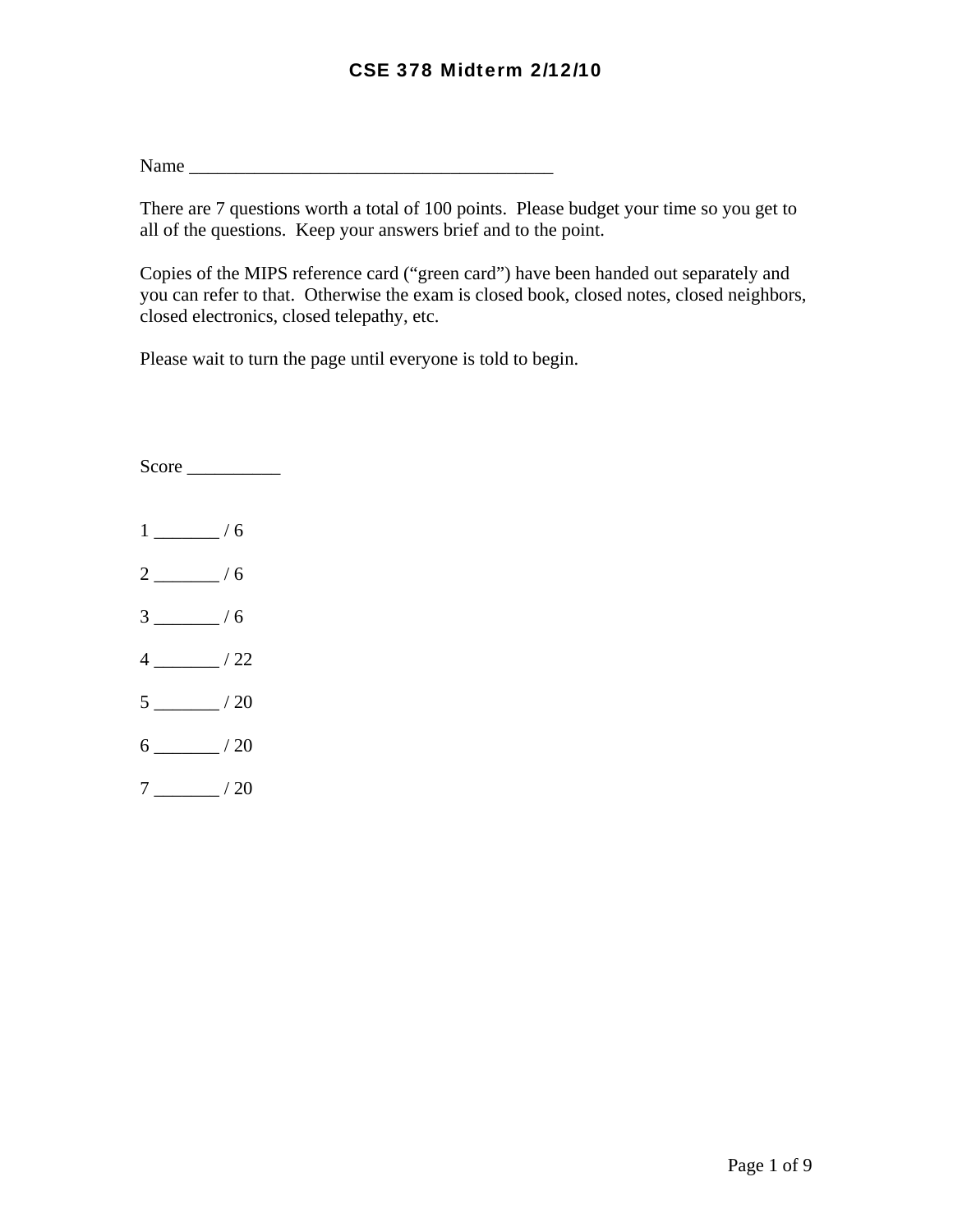**Question 1.** (6 points) (a) Rewrite the instruction sub  $$v0$ ,  $$t8$ ,  $$a2$  using absolute register numbers instead of symbolic names (i.e., if the instruction contained \$at, you would rewrite that as \$1.)

(b) Rewrite the instruction from part (a) in binary. Use vertical lines to show which fields of the instruction are which, and write the field names (op, rd, etc.) underneath the bits that make up that field.

**Question 2.** (6 points) What is the value of the decimal number -129 if it is converted to a 32-bit, 2's-complement binary integer? Write your answer in hexadecimal.

(Suggestion: It might be useful to show your intermediate steps so if there's a mistake it'll be easier to figure out what happened.)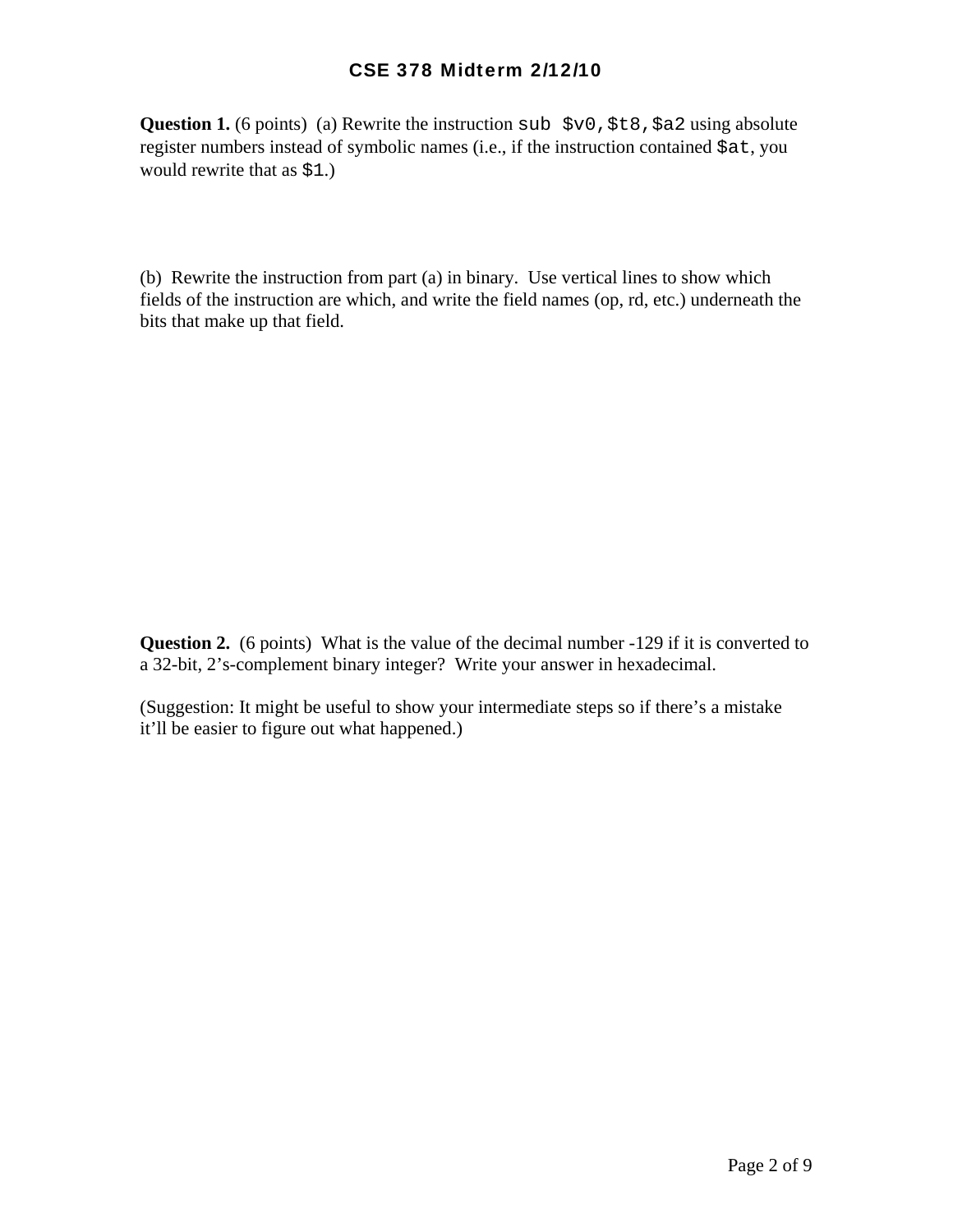**Question 3.** (6 points) Suppose we have the following 32-bit word labeled n located at address 0x1000001c in an assembly language program.

[0x1000001c] n: .word 42

MIPS assembly language allows us to write  $\exists w \xi \in 0$ , n to load this word into register \$t0. Although lw is a real machine instruction and not a pseudo-instruction, this line of assembly language code cannot be translated into a single machine instruction because the address  $0 \times 1000001c$  does not fit into the 16-bit offset field in a single  $1w$ instruction. Give a sequence of two actual machine instructions that perform the desired lw \$t0,n operation and that could be used in a program without interfering with surrounding instructions. Write your answer using symbolic assembly language notation, not binary.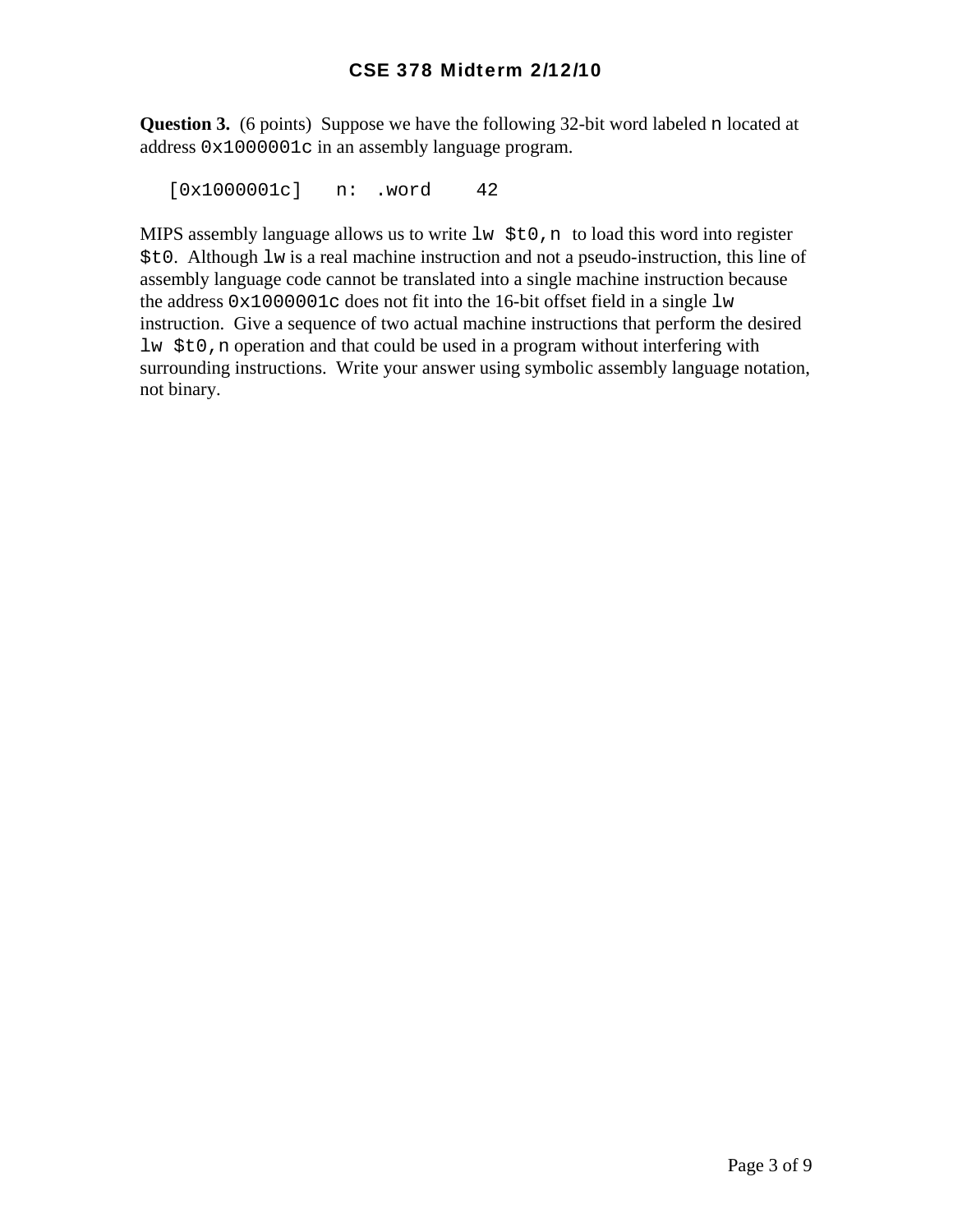**Question 4.** (22 points) MIPS Hacking. A fast way to search an unordered list is a *sentinel search*, where we place the item we are looking for at the end of the list after all the data currently in it, then search until we find it and report whether it was found at the sentinel location or earlier. For this problem, write a MIPS assembly language version of the following C sentinel search function.

```
/* Search for x in A[0..n-1]. Return 1 if found, else 0. */
/* Precondition: A has capacity for n+1 or more int values */ 
int find(int x, int A[], int n) { 
 A[n] = x;k = 0;while (A[k] := x) {
    k++ } 
 if (k < n) return 1; 
  else 
     return 0; 
}
```
You should use the standard MIPS calling and register conventions (initially,  $\frac{1}{2}a0 =$ value of x,  $\xi a1$  = address of array A,  $\xi a2$  = value of n). You do not need to allocate a stack frame if you do not need one.

You may use either explicit subscripting operations or pointers or both to reference array elements, whichever is more convenient.

Include brief comments to make it easier to follow your code.

Write

your

answer

on

the state of the state of the state of the state of the state of the state of the state of the state of the state of the state of the state of the state of the state of the state of the state of the state of the state of t

next

page.

(You can tear this page out for reference while you work, if that is helpful.)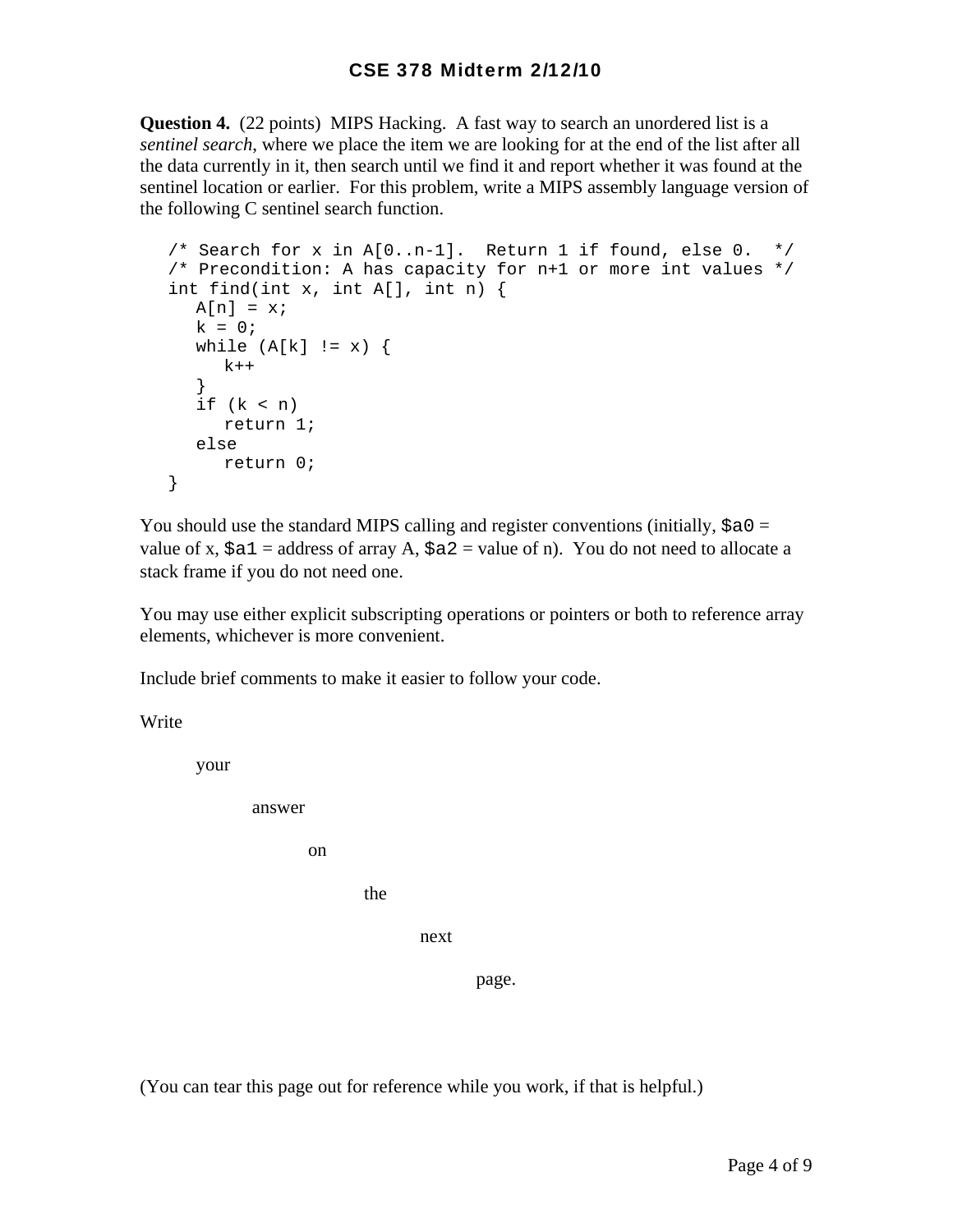**Question 4.** (cont.) Write your answer here. C code repeated for reference (reformatted to save space).

```
 /* Search for x in A[0..n-1]. Return 1 if found, else 0. */ 
/* Precondition: A has capacity for n+1 or more int values */ 
int find(int x, int A[], int n) { 
 A[n] = x;k = 0;while (A[k] := x) \{k++\} if (k < n) return 1; else return 0; 
}
```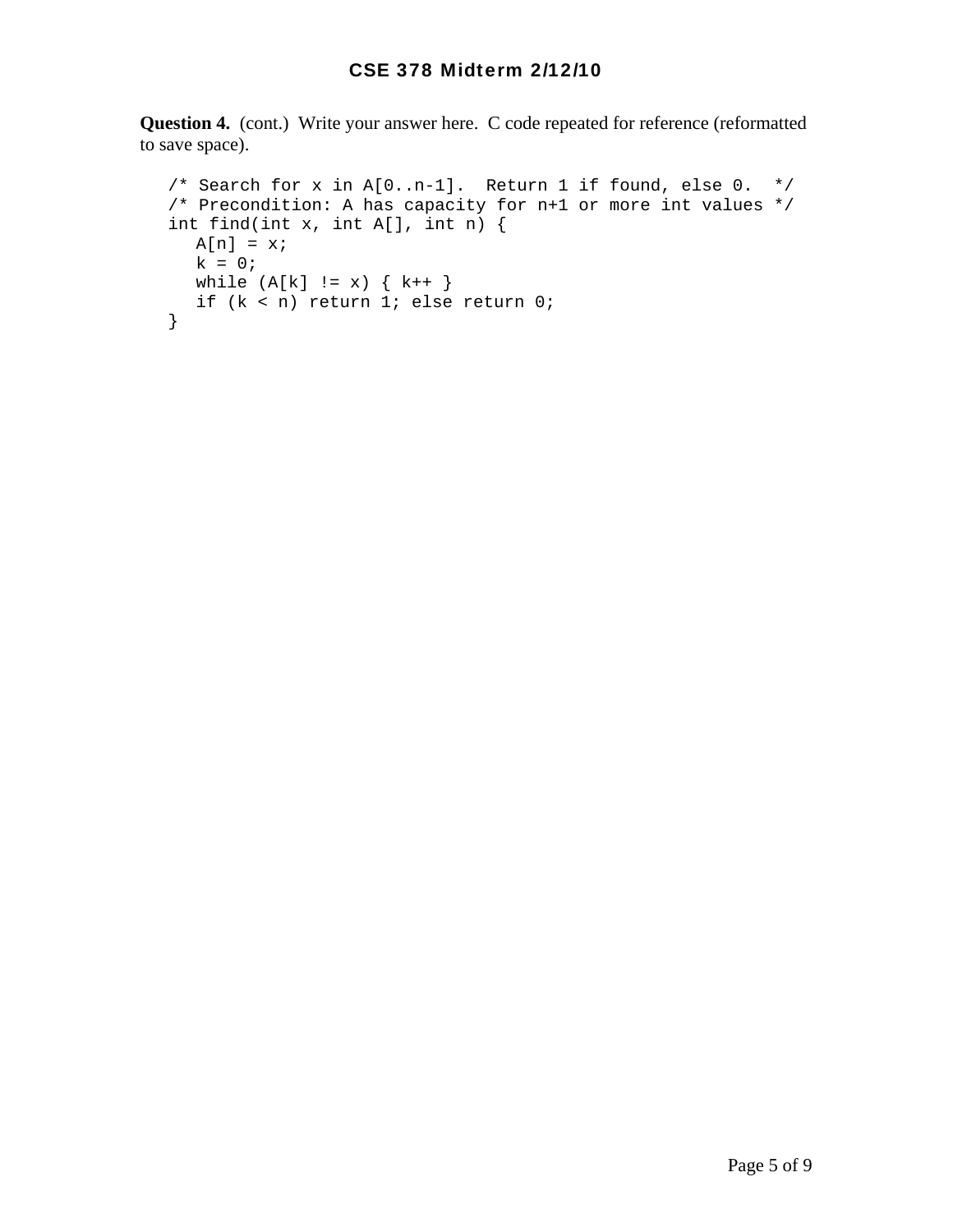

The following question concerns the **single-cycle** MIPS datapath shown below.

**Question 5.** (20 points) For each of the following instructions, fill in the blanks in the table below to indicate the settings of the control signals to execute that instruction. Each control signal must be specified as  $0, 1$ , or X (don't care). Writing a 1 or a 0 when an X is more accurate is *not* correct. If a control signal is a logical function of one or more other signals, write that function. For ALUOp, you can write things like "add" or "xor", since we don't expect you to have memorized the binary ALUOp signals.

|     |  |  |  | Opcode   RegDst   RegWrite   ALUSrc   ALUOp   MemWrite   MemRead   MemToReg | PCSrc |
|-----|--|--|--|-----------------------------------------------------------------------------|-------|
| sub |  |  |  |                                                                             |       |
| lw  |  |  |  |                                                                             |       |
| bne |  |  |  |                                                                             |       |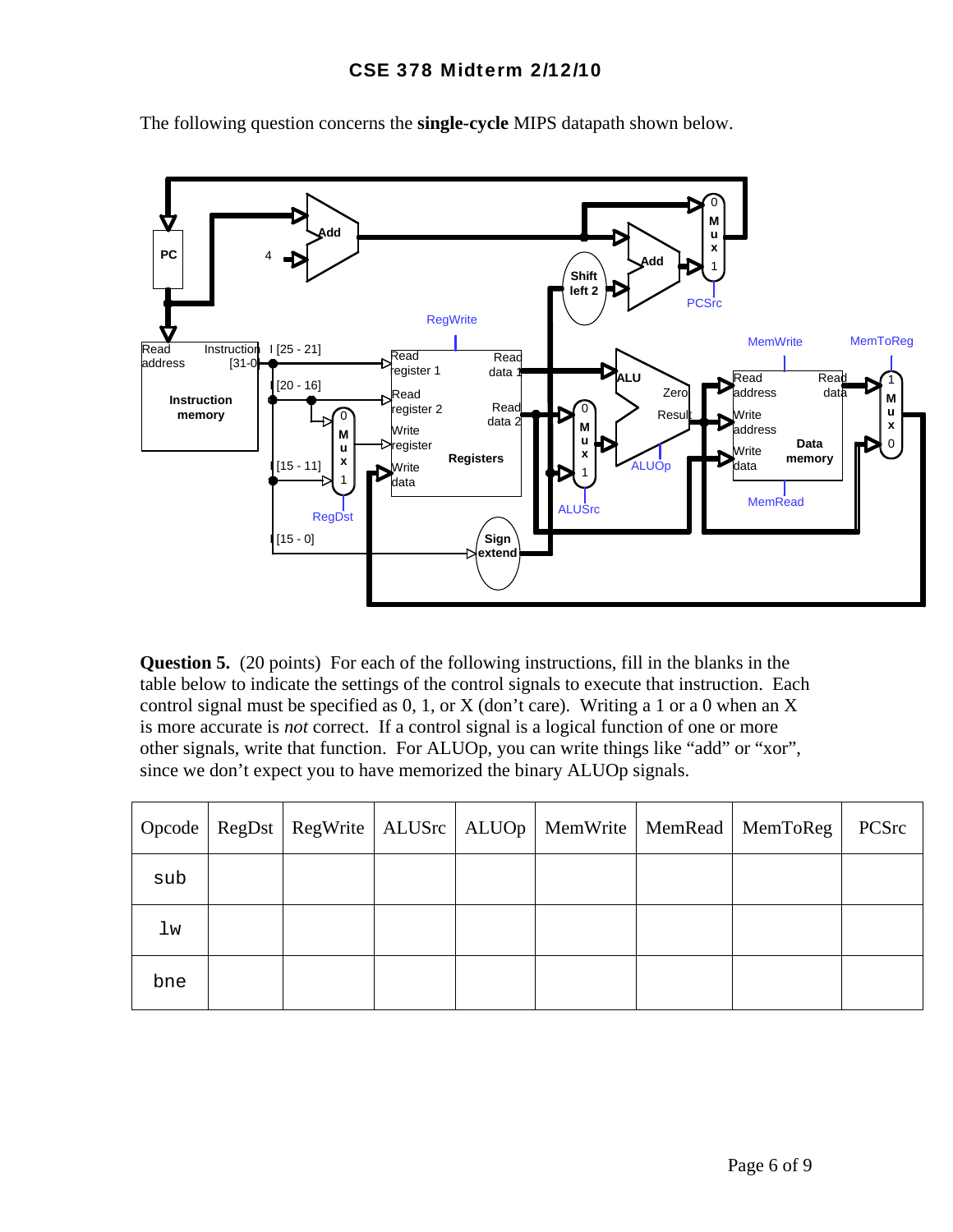**Question 6.** (20 points) Suppose we want to add a new R-format instruction to the MIPS ISA to compute the absolute value of a 32-bit integer. The new instruction is abs rd,rs, and it stores the absolute value of rs in rd.

A diagram of the simple 5-stage MIPS pipelined CPU we will modify is on the next page.

(a) To implement this instruction, we decide to add a new module to the datapath. Complete the following Verilog module absComp so that it generates the absolute value of inVal on the output absVal. (Don't be alarmed if the solution is quite short.)

```
module absComp(inVal, absVal);
  input wire [31:0] inVal; 
  output wire [31:0] absVal;
```
endmodule

(continued on next page)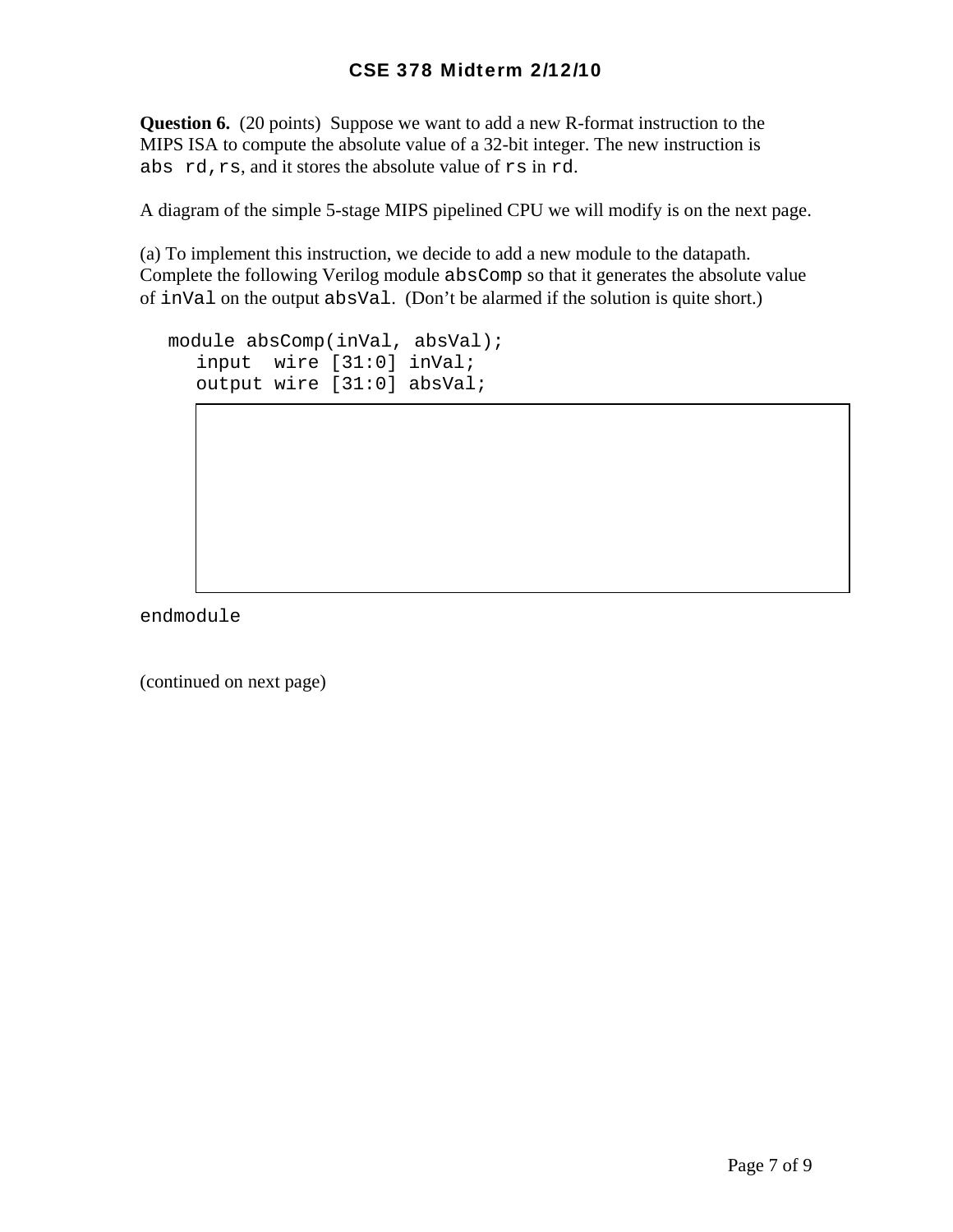**Question 6. (cont.)** (b) The following diagram is a simple version of the 5-stage MIPS pipelined CPU from class. The controller has a new output wire named ABS, which is high when the controller decodes an abs instruction and low otherwise. Add in and properly wire up the absComp module from part (a) into this datapath.